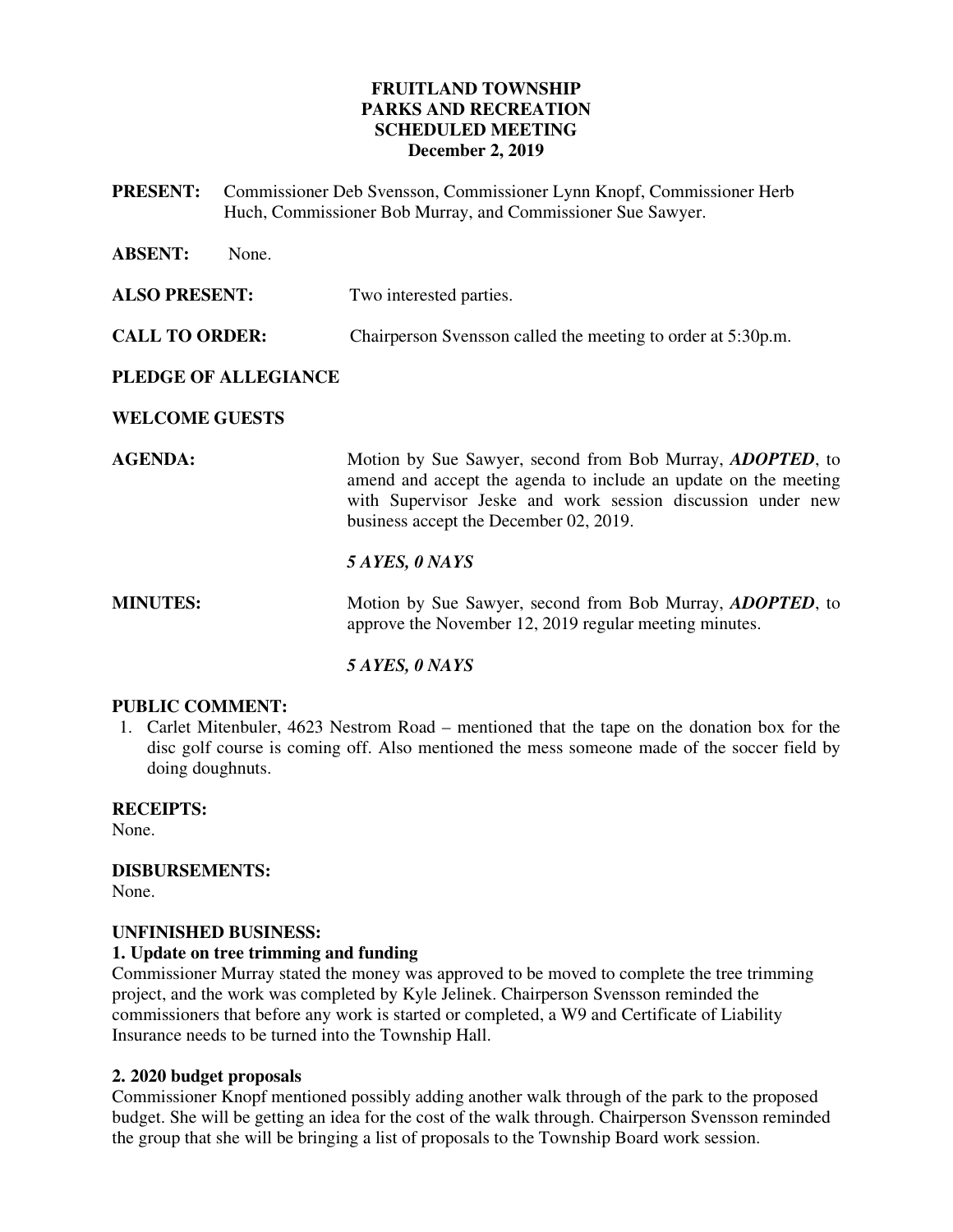#### **PARKS AND RECREATION COMMISSION** December 2, 2019 Page 2 of 4

In regards to the survey results, Chairperson Svensson mentioned that the hope was to send them out with the tax bills. She added that they could still send a special mailing. The commissioners agreed to keep \$700 in the budget for mailings for the 2020-21 fiscal year.

Commissioner Sawyer reported information shared by Jack Seaver of Seaver's Lawn Service regarding the ball field. He told her that approximately \$3,000-\$4,000 would be needed to get the field where it needs to be. Mr. Seaver also suggested that the field receive three fertilizations, with the suggestions of May, August and November, but without using pesticides. Chairperson Svensson questioned wither the field is adequate as it is, adding that she wonders if it would be necessary to charge groups to use the field if they will be spending that kind of money to update it. She added that she doesn't like the idea of charging to use the field, and Commissioner Huch agreed. Commissioner Knopf suggested that the group find out how to maintain the field, regardless of how it needs to be maintained, and then go from there. There was a question by Chairperson Svensson as to whether the field maintenance could be something completed by Maintenance Supervisor Brock. Commissioner Sawyer will be calling a few different entities to get information about maintaining the field.

For Contracting Community Service, the commissioners agreed to budget for the full \$3,000.00 amount for Sports 'N Shorts. The walk through of the park would also fall under this category.

For printing and publishing, Chairperson Svensson questioned how much of the budget has been used for publishing, and Recording Secretary Mary Mansfield mentioned that Clerk Rillema would be able to give her this information.

For Repairs and Maintenance, the commissioners agreed that \$3,000.00 would be what is requested for the 2020-21 fiscal year. They agreed to keep \$700.00 in the budget for tennis court crack repairs. The money for the steps on the stairways is being removed, as there are still additional materials left, if needed. They commissioners agreed to increase park signage to \$1,000.00, stating that all signs need to be replaced. They also agreed to increase tree trimming to \$3,500.00, and ball field maintenance to \$1,000.00.

For Capital Improvements, the commissioners discussed trail benches and whether or not to purchase additional benches. During discussions, it was suggested to move some of the existing benches that were on the disc golf course, Chairperson Svensson suggested possibly using some of the pads on the former course for the benches. Commissioner Huch stated that he would like to see all of the pads from the course removed, and he would like to see a trail created with educational opportunities for kids. Commissioner Murray stated that he is completely behind that idea.

In regards to security cameras, Commissioner Murray stated that he talked to Maintenance Supervisor Brock about some small cameras that can be purchased on Amazon. He stated that the cameras connect to the Township Wifi, and that alerts would go to someone's smart phone when there was activity. The commissioners agreed to look into purchasing the camera this year, also leaving the \$250.00 budgeted for the 2020-21 fiscal year in case the cameras work well and they'd like to purchase more.

The commissioners agreed to budget \$500.00 for the shuffleboard and horseshoe area. They also discussed the idea of clearing the beach area at Nestrom Road Park, budgeting \$1,000.00 for this work. Commissioner Murray also mentioned needing new grills and permanent tables at Nestrom Road Park, and Commissioner Huch will be getting information for stainless steel.

The commissioners discussed adding a line item for fencing and fence repair. Commissioner Murray stated that he would like to look at the possibility of fencing in the area next to the parking lot of the Township Hall, and he will be getting quotes for this. The commissioners also agreed to include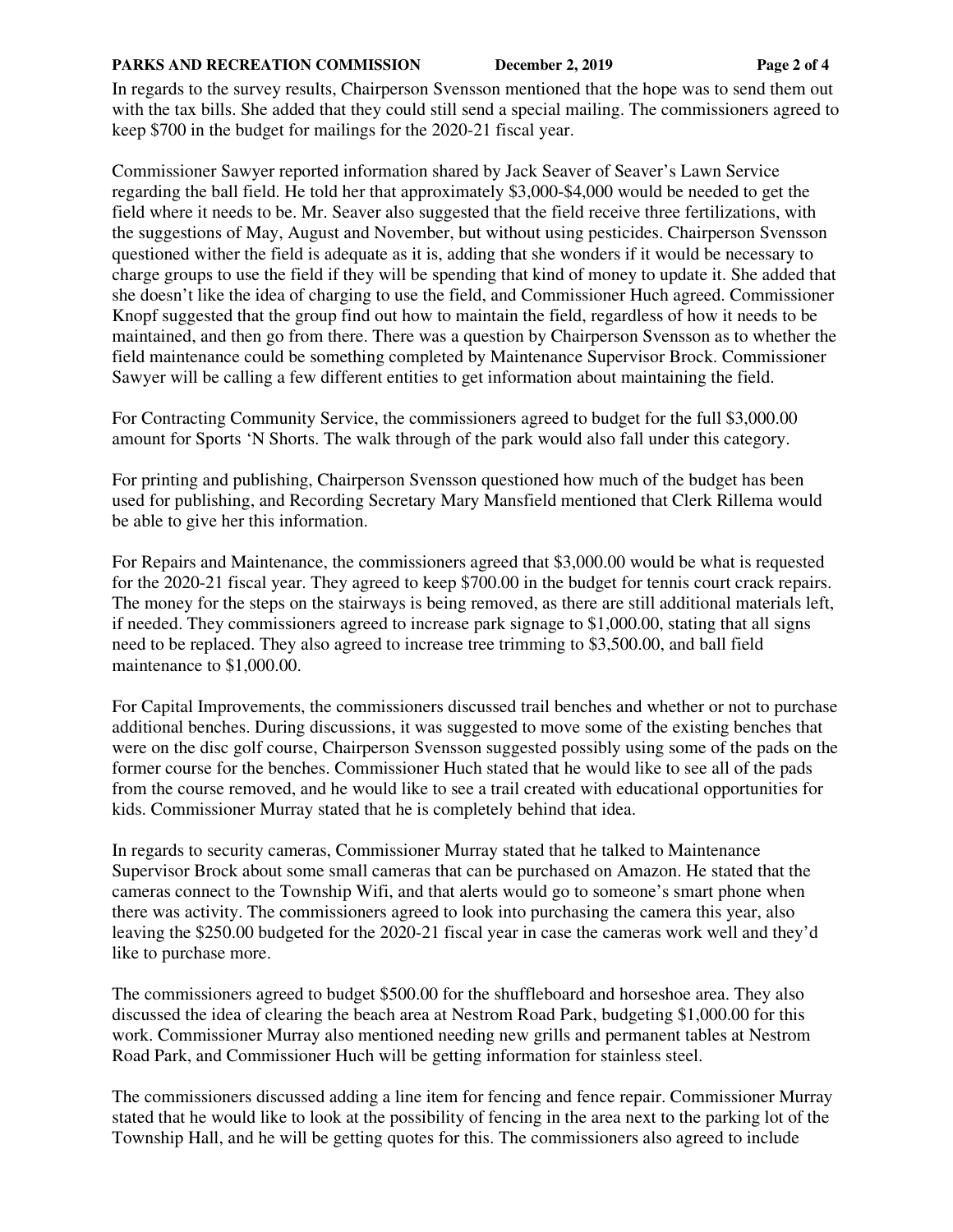#### **PARKS AND RECREATION COMMISSION** December 2, 2019 Page 3 of 4

\$500.00 for pavilion maintenance, and Commissioner Knopf will be getting information from Kerkstra for possibly getting a portable restroom for Marcus Park and if there will be an increase in fees for the upcoming fiscal year. The commission will also request a survey of each of the parks on their new fiscal year budget.

The commissioners discussed the survey results. Commissioner Murray thanked Chairperson Svensson, adding that it looks like it was a lot of work. Commissioner Huch added that the Commission is knocking out the list of items requested on the surveys, adding that disc golf is out and he doesn't think the Commission should even look at it. Chairperson Svensson added that disc golf at Nestrom Road Park is a done deal, but stated that it could happen if they could find an appropriate, non-intrusive and safe place for the sport. Commissioner Murray agreed that it needs its own place. Commissioner Huch said that only two people in the Township play disc golf, and questioned putting stock into the 33 comments that were in the surveys. After discussions, the commissioners agreed to present the survey results to the Township Board. Commissioner Huch came back to say that he doesn't think that the survey results should be presented to the Township Board. He stated that some of the members on the board want to see disc golf come back and will take the survey results and run with it. Commissioner Huch added that it's going to add fuel to the fire that's not needed, and stated that he thinks the Commission should leave the results off of the report.

### **3. Future grant proposals**

Nothing for the 2020-21 fiscal year.

### **4. Review draft ordinance**

Commissioner Knopf stated that the Commission needs to add "no pets allowed on ball field" to the ordinance. Commissioner Knopf will call the sheriff's department regarding the ordinance and enforcement. Commissioner Huch stated that the Township Attorney is the one to enforce the ordinance, and that if he's not sharp to find someone else.

## **5. Review draft of Master Plan**

Commissioner Knopf gave the commission a list of what needs to happen with and for the master plan. Chairperson Svensson questioned why so many items outside of their jurisdiction are listed in the plan, and Commissioner Murray stated that the plan includes all recreation opportunities. Commissioner Knopf questioned what the Commission's roll will be in the 300+ acres behind the fire barn, and Chairperson Svensson stated that she's not entirely sure and will find out at the work session.

## **6. Update on the meeting with Supervisor Jeske**

Chairperson Svensson gave the commissioners a list of items discussed at her Meeting with Supervisor Jeske. She stated that the tennis and soccer nets are all down. Commissioner Murray stated that he met with Maintenance Supervisor Brock to show him the proper way to do so.

Commissioner Knopf stated that in terms of the natural area, there is plenty of room next to the maintenance building for a new drive, adding that the Commission was promised a new drive when they sold two acres of Duck Lake Road Park to the White Lake Fire Authority. The group questioned as to what is expected of them with the natural area, and Chairperson Svensson stated that she was left unsure after the meeting. Recording Secretary Mary Mansfield sat in on a portion of the meeting and stated that the goal is to collaborate and work together for the area, and that is what she understood to be requested at the meeting between Supervisor Jeske and Chairperson Svensson. Chairperson Svensson suggested that the Township Board needs to approach the Parks and Recreation Commission if they would like their input.